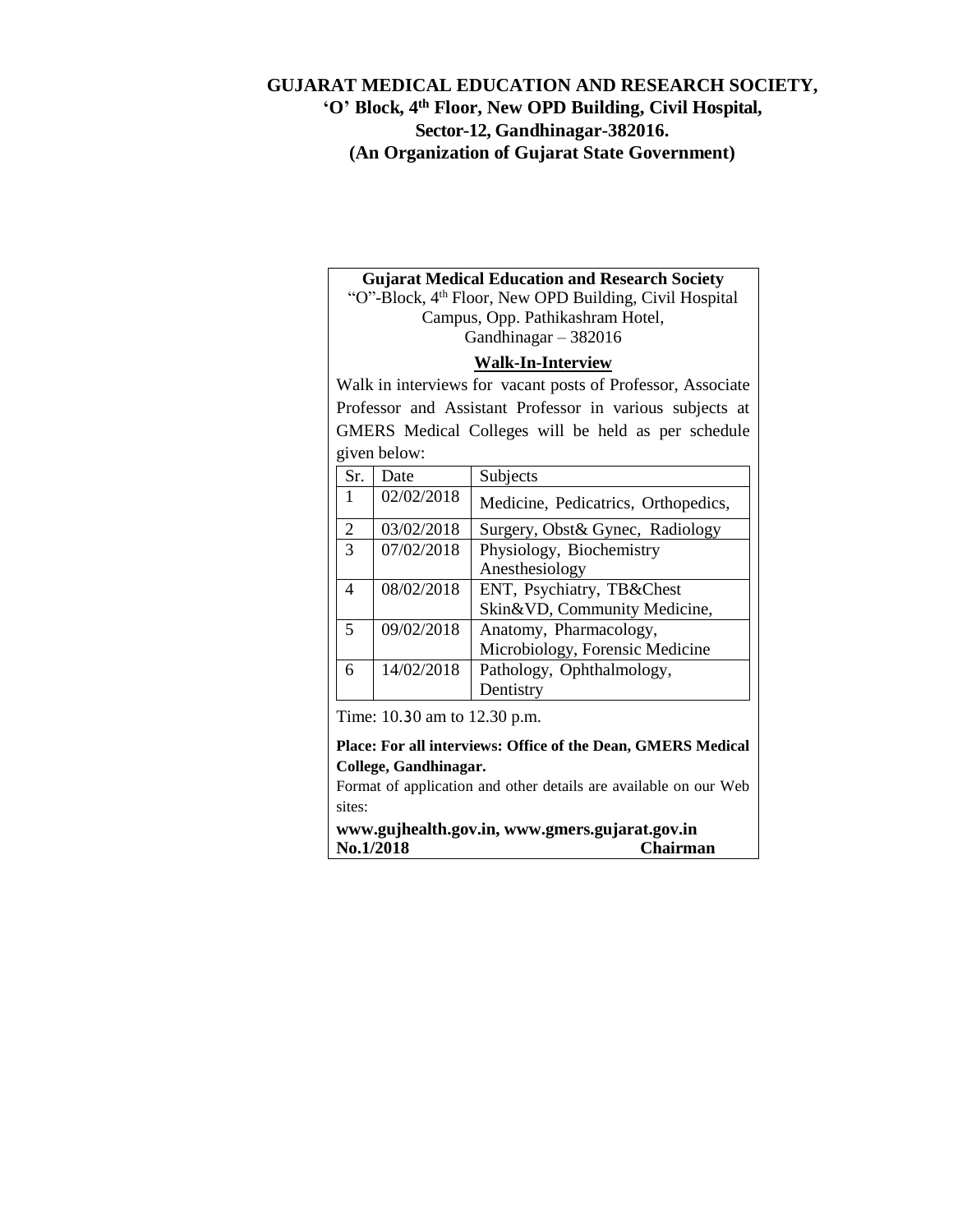**ગજુ રાત મેડીકલ એજ્યકુેશન અનેરીસર્ચસોસાયટી** "ઓ" બ્લોક, ન્યુ ઓપીડી બિલ્ડીંગ, ચોથો માળ, સિવિલ હોસ્પિટલ કેમ્પસ, પશિકાશ્રમ હોટલ સામે, સેકટર -૧૨, ગાંધીનગર-૩૮૨૦૧૬

(ગુજરાત રાજ્ય સરકાર દ્વારા સ્થાપિત)

# **વોક ઇન ઇન્ ટર્યુ**

જીએમઇઆરએસ મેડીકલ કોલેજો ખાતે જુદા-જુદા વિષયના પ્રાધ્યાપક, સફ પ્રાધ્યાપક અને મદદનીશ પ્રાધ્યાપકની ખાલી જગ્યાઓ ભરવા માટે વોક-ઈન- ઈન્ટરવ્યુ નીચે પ્રમાણે રાખવામાં આવેલ છે.

જી.એમ.ઇ.આર.એસ. હેઠળની મેડીકલ કોલેજોમાં જુદા જુદા વિષયના પ્રાધ્યાપક, સફ પ્રાધ્યાપક અને મદદનીશ પ્રધ્યાપકના વોક-ઇન-ઇન્ટરવ્યુ નીચે પ્રમાણે રાખવામાં આવેલ છે.

| તારીખ             | વિષય                                                      |  |  |  |  |
|-------------------|-----------------------------------------------------------|--|--|--|--|
| 2091/901/20       | મેડીસીન, પીડીયાટ્રીક, ઓર્થોપેડીક                          |  |  |  |  |
| 209/90/20         | સર્જરી. ઓબ્સ & ગાયનેક. રેડીયોલોજી                         |  |  |  |  |
| <b>09/05/3016</b> | ફિઝીચોલોજી, બાચોકેમેસ્ટ્રી, એનેસ્થેસીચોલોજી               |  |  |  |  |
| 209130130         | ઈએનટી, સાચક્યાટ્રી, ટીબી & ચેસ્ટ, સ્કીન &<br>વીડી, પીએસએમ |  |  |  |  |
| OG/03/3016        | એનાટોમી. કાર્માકોલોજી.<br>માઈક્રોબાયોલોજી.                |  |  |  |  |
|                   | ફ્રોરેન્સીક મેડીસીન                                       |  |  |  |  |
| १४/०२/२०१८        | પેશ્રોલોજી, ઓપ્શ્લ્મોલોજી, ડેન્ટીસ્ટ્રી                   |  |  |  |  |

**સમય**ઃ સવારના ૧૦:૩૦ થી બપોરના ૧૨:૩૦ કલાક સુધી

**ઇન્ ટર્યનુંુ સુ ળઃ ડીન્રીનનરીન કર્ેરી ીએએમઇરરએસ મેડીકલ કોલેજ ગાસધરીનનગર** 

અરજીપત્રક અને વધુ વિગતો અમારી વેબસાઇટ **[www.gujhealth.gov.in](http://www.gujhealth.gov.in/),&[www.gmers.gujarat.gov.in](http://www.gmers.gujarat.gov.in/)** ઉડ ઉડલબ્ધ છ,: ક્રમાંક:૧/૨૦૧૮ ો પ્રસ્તાર કરવા માટે કરવા માટે કરવા માટે કરવા માટે કરવા માટે કરવા માટે કરવા માટે કરવા માટે કરવા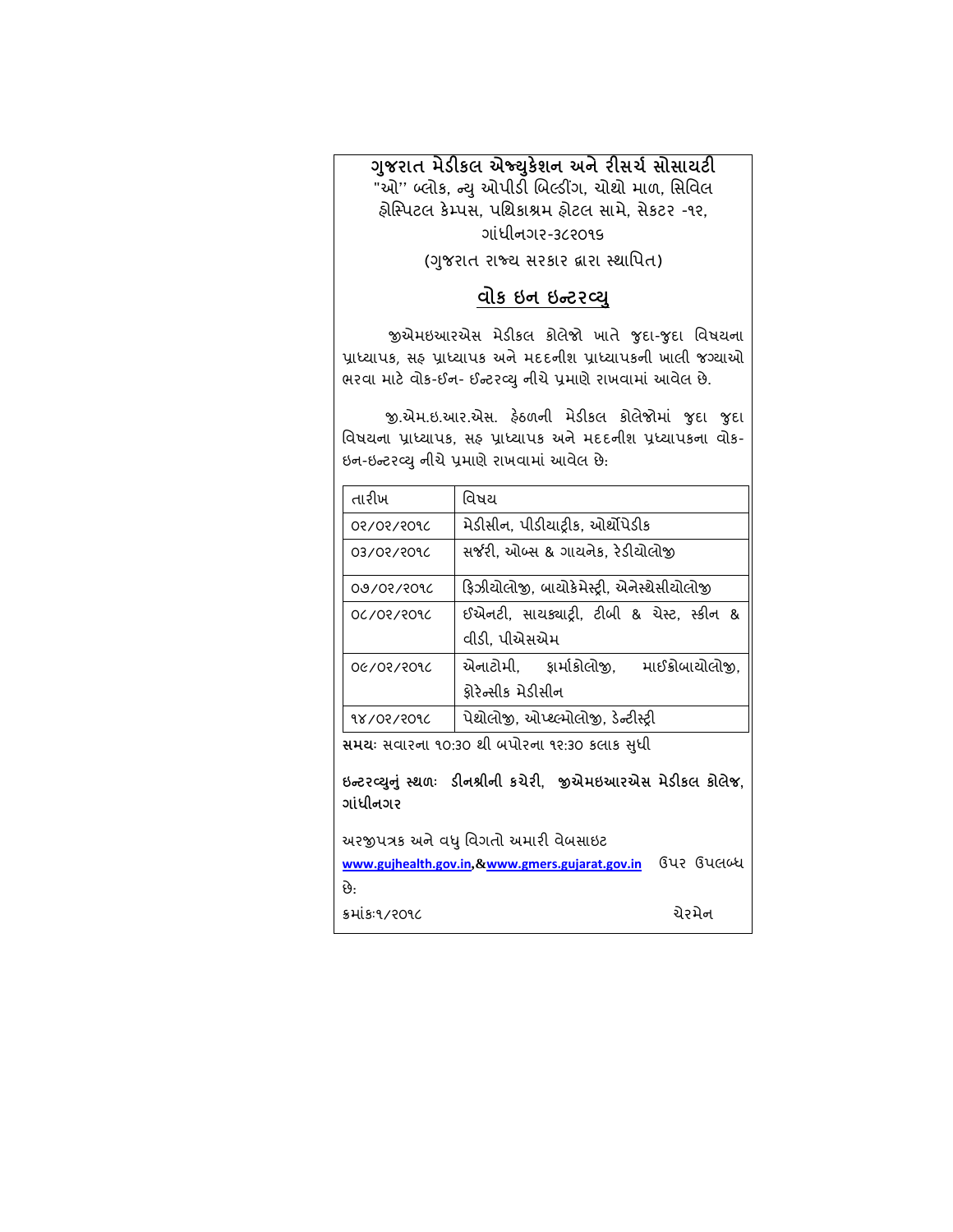#### **Walk-in-Interview**

Walk-in-Interview will be held as per schedule given below for Medical Professional candidates in General/Reserved category for regular/contractual appointment on the vacant posts of Professor and Associate Professor in various subjects for GMERS Medical Colleges at Sola-Ahmedabad, Gotri-Vadodara, Gandhinagar, Dharpur-Patan, Valsad, Junagadh, Himmatanagar, Junagadh and Vadnagar.

Vacancy for the above interview will be announced on our websites two days prior to the date of interview.

| Sr.            | Date       | Subjects                                 |
|----------------|------------|------------------------------------------|
|                | 02/02/2018 | Medicine, Pedicatrics, Orthopedics,      |
| 2              | 03/02/2018 | Surgery, Obst& Gynec, Radiology          |
| $\overline{3}$ | 07/02/2018 | Physiology, Biochemistry, Anesthesiology |
| $\overline{4}$ | 08/02/2018 | ENT, Psychiatry, TB&Chest, Skin&VD,      |
|                |            | Community Medicine,                      |
| 5              | 09/02/2018 | Anatomy, Pharmacology, Microbiology,     |
|                |            | <b>Forensic Medicine</b>                 |
|                | 14/02/2018 | Pathology, Ophthalmology, Dentistry      |

# **Schedule of Walk-in-Interview:**

## **Place: Office of the Dean, GMERS Medical College, Gandhinagar. Time: 10.30 AM to 12.30 PM**

A candidate has to appear in person at the place of Interview between 10.30 AM to 12.30 PM on the day/date specified and bring their application with original and Xerox copies of following certificates in the sequence mentioned below while appearing for interview.

**The candidates who are in the service of the Government of Gujarat on Regular or Ad'hoc basis will have to resign from their previous service before joining GMERS. Candidates will have to give an undertaking to this effect at the time of Interview. Candidates who do not submit such undertaking will not be eligible for this Interview.** 

All eligible interested candidates are advised to check vacancies on our Website before appearing in Walk-in-interview. Application will be accepted ONLY for the vacant posts / category.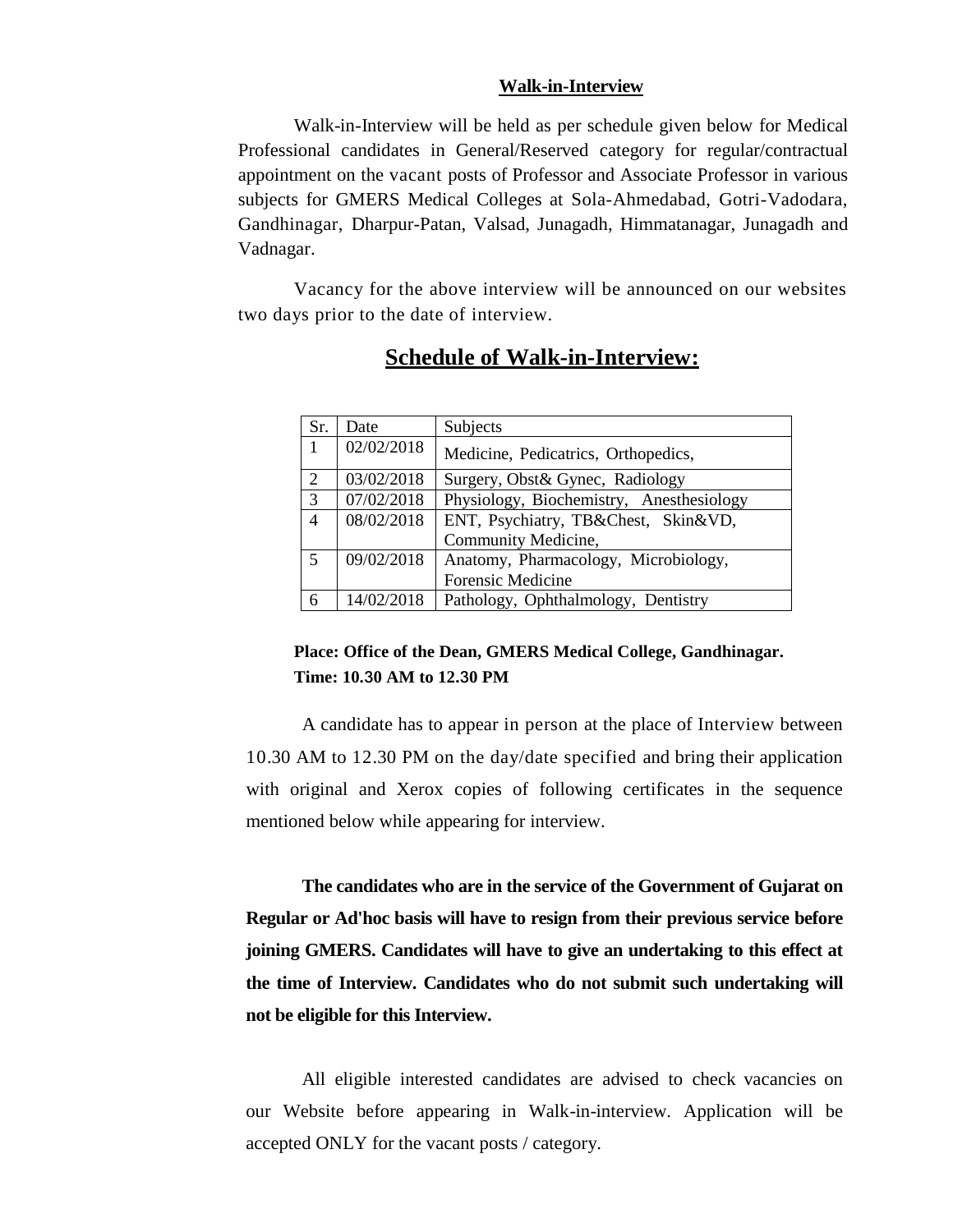No TA/DA will be admissible for attending interview.

The Chairman, Gujarat Medical Education and Research Society, Gandhinagar reserves the rights to accept/reject any application without assigning any reason.

Format of Application and other details for Walk-in-interview is available elsewhere on this page.

Pay and allowances will be as per existing rules of the Government of Gujarat & GMERS.

#### **ESSENTIAL QUALIFICATIONS:-**

Qualifications and teaching experience shall be as per the Recruitment Rules of the Gujarat Medical Education and Research Society.

| Name of post               | Age<br>Limit* | Pay scale for Regular<br><b>Appointment</b> | <b>Consolidated</b><br>emoluments for<br>Contractual full<br>time<br>appointment<br>with private<br>practice<br>(Rs. per month)** | <b>Consolidated</b><br>emoluments for<br>Contractual<br>full time<br>appointment<br>without private<br>practice<br>(Rs. Per<br>month)** |
|----------------------------|---------------|---------------------------------------------|-----------------------------------------------------------------------------------------------------------------------------------|-----------------------------------------------------------------------------------------------------------------------------------------|
| Professor                  | 50 years      | 37400-67000 (GP-10000)                      | $50000$ - fixed                                                                                                                   | 100,000/- fixed                                                                                                                         |
| <b>Associate Professor</b> | 45 years      | 37400-67000 (GP-9000)                       | $40000$ - fixed                                                                                                                   | $65,000$ - fixed                                                                                                                        |
| <b>Assistant Professor</b> | 40 years      | 15600-39100 (GP-7000)                       | $30000$ /- fixed                                                                                                                  | 50,000/- fixed                                                                                                                          |

#### **AGE LIMIT AND PAY SCALE**

\* Age limit can be relaxed by up to 2 years by Chairman of the Society in the interest of the Society. ST, SC, SEBC, PH and Women candidate will be given age relaxation as per Govt. Rules.

\*\* In case of non-availability of regular candidates for posts, appointment on contractual basis with consolidated emoluments with or without private practice can be considered, subject to age limit of 70 years.

The knowledge of computer is desirable.

Those candidates in service have to submit NOC / Relieving order from their employer.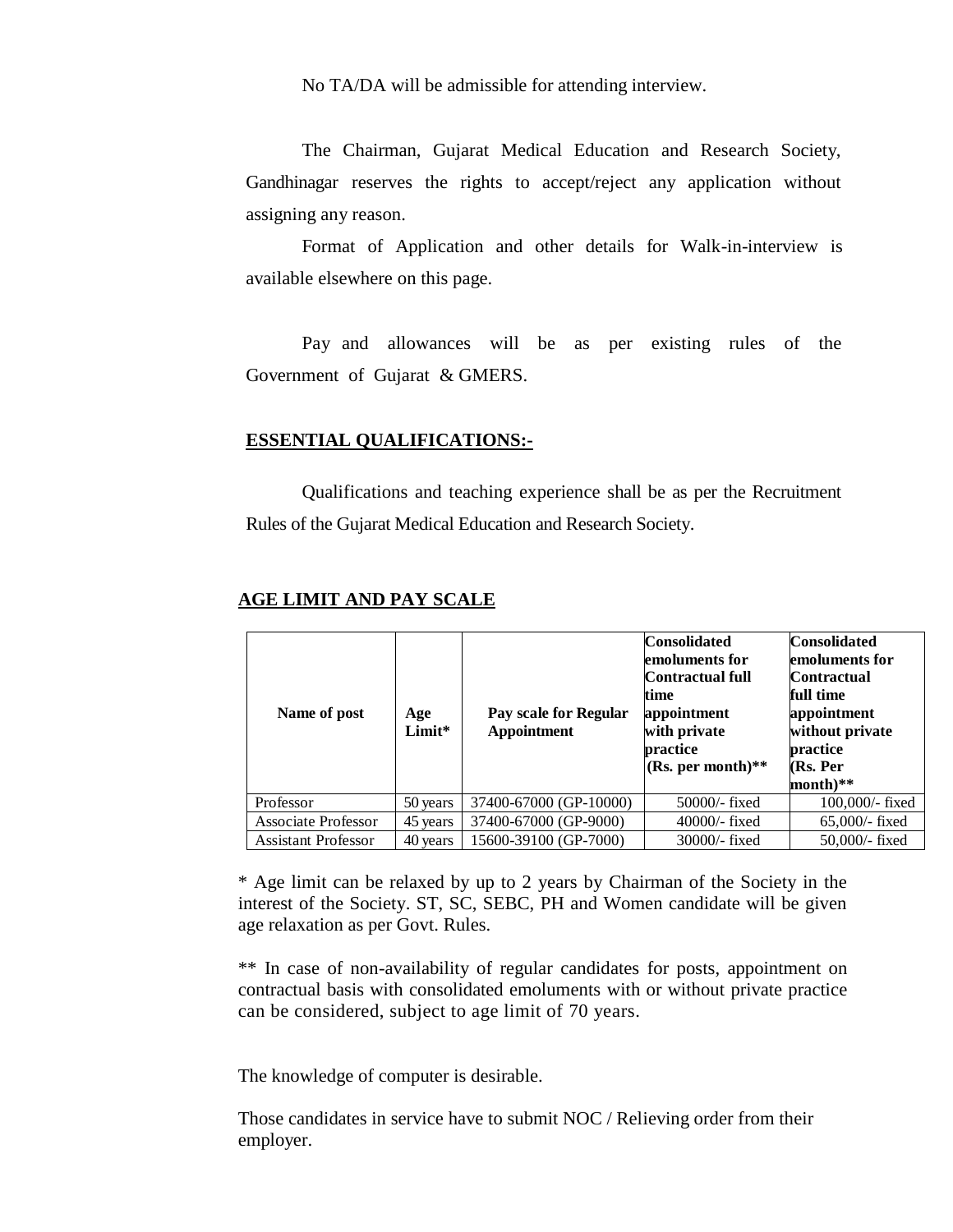# : List of certificates:

| (1) FINAL MBBS / BDS Mark Sheet.                                          | (7) Degree Certificate                                                                                                              |
|---------------------------------------------------------------------------|-------------------------------------------------------------------------------------------------------------------------------------|
| (2) FINAL MBBS / BDS Attempt                                              | (8) Teaching Exp. Certificate                                                                                                       |
| (3) P.G. MARK SHEET                                                       | (9) Caste Certificate (applicable only<br>to domicile of Gujarat)                                                                   |
| (4) P.G. Attempt Certificate.                                             | (10) Non Creamy Layer Certificate<br>issued on or after 1-4-2015 (For<br>SEBC Candidate) applicable<br>only to domicile of Gujarat) |
| (5) MBBS/BDS; GMC/GDC Registration<br>Certificate.                        | $(11)$ School-Leaving<br>Certificate<br>/ Birth Date Certificate                                                                    |
| (6) MS/MD/MDS/D.M./M.Ch. -<br><b>GMC/GDC</b> Registration<br>Certificate. | (12) Research Publication (original)<br>copy and photocopy) with a proof of<br>Indexation.                                          |

Chairman Gujarat Medical Education & Research Society, Gandhinagar.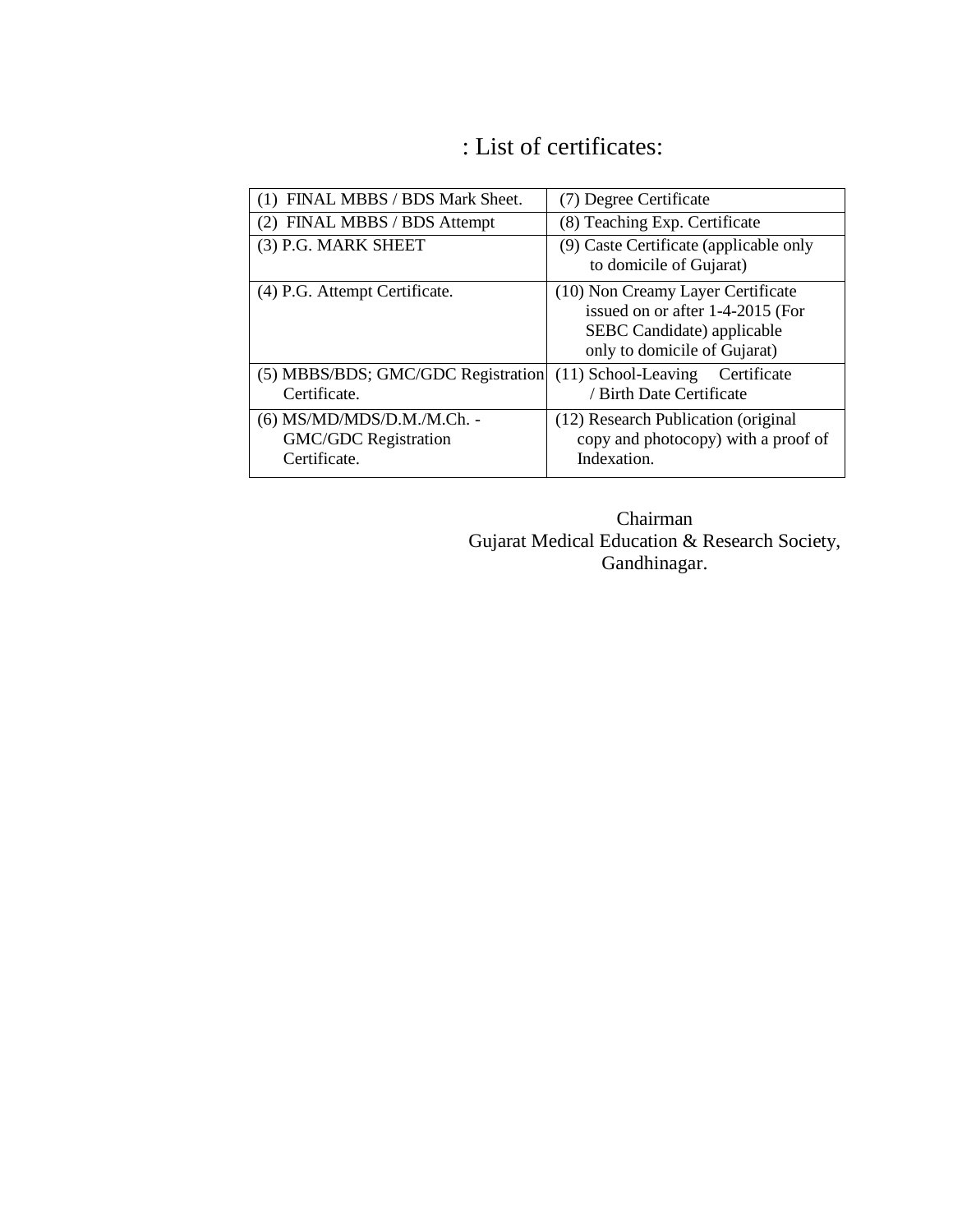# **GUJARAT MEDICAL EDUCATION AND RESEARCH SOCIETY, "O" Block, 4th Floor, Civil Hospital Campus, Opp. Pathikashram, Sector 12 Gandhinagar-382016**

|                                       | <b>Date of Interview:</b>             |                                                                         |            |                       |                                                                                                                           | <b>Affix Passport</b><br>Size Photograph |                   |  |
|---------------------------------------|---------------------------------------|-------------------------------------------------------------------------|------------|-----------------------|---------------------------------------------------------------------------------------------------------------------------|------------------------------------------|-------------------|--|
| <b>APPLICATION FORM</b>               |                                       |                                                                         |            |                       |                                                                                                                           |                                          |                   |  |
| (FOR FACULTIES)                       |                                       |                                                                         |            |                       |                                                                                                                           |                                          |                   |  |
|                                       |                                       |                                                                         |            |                       |                                                                                                                           |                                          |                   |  |
|                                       |                                       |                                                                         |            |                       |                                                                                                                           |                                          |                   |  |
|                                       |                                       |                                                                         |            |                       |                                                                                                                           |                                          |                   |  |
|                                       | 2. Name of Candidate                  |                                                                         |            |                       | <u>: In the community of the community of the community of the community of the community of the community of the com</u> |                                          |                   |  |
| & Address                             |                                       |                                                                         |            |                       |                                                                                                                           |                                          |                   |  |
|                                       | (In BLOCK LETTERS)                    |                                                                         |            |                       |                                                                                                                           |                                          |                   |  |
|                                       |                                       |                                                                         |            |                       |                                                                                                                           |                                          |                   |  |
|                                       | Email ID : $\qquad \qquad$            |                                                                         |            |                       |                                                                                                                           |                                          |                   |  |
|                                       |                                       |                                                                         |            |                       |                                                                                                                           |                                          |                   |  |
| 3. Category                           | $\mathsf{SC}$                         |                                                                         | <b>ST</b>  |                       | <b>SEBC</b>                                                                                                               |                                          | General           |  |
| 4. Date of Birth                      |                                       | $\mathbb{E}[\mathbf{z}^{\text{max}}]$ , where $\mathbf{z}^{\text{max}}$ |            |                       |                                                                                                                           |                                          |                   |  |
| 5. Sex                                |                                       | : Male / Female                                                         |            |                       |                                                                                                                           |                                          |                   |  |
| 6. Present Job                        |                                       |                                                                         |            |                       | If Govt: Regular/ AdHoc                                                                                                   |                                          |                   |  |
| 7. Whether CCC + Exam Passed? Yes/ No |                                       |                                                                         |            |                       |                                                                                                                           |                                          |                   |  |
|                                       | 8. Educational Qualification          | $\sim$ $\sim$ $\sim$ $\sim$                                             |            |                       |                                                                                                                           |                                          |                   |  |
| Sr.<br>No.                            | Examination                           | Year of<br>Passing                                                      | University | Total<br><b>Marks</b> | Percentage                                                                                                                | Attempt                                  | For<br>Office use |  |
| 1                                     | FINAL MBBS /<br>BDS (part II<br>only) |                                                                         |            |                       |                                                                                                                           |                                          |                   |  |

9. Details of Teaching Experience:

 $2$  MD/ MS/ MDS

| Sr.                                |                           | Name of Institution |      | Dates |     | <b>Total Period</b> | For     |
|------------------------------------|---------------------------|---------------------|------|-------|-----|---------------------|---------|
| No.                                | <b>Teaching Post Held</b> |                     | From | To    | Yrs | <b>Mths</b>         | Office  |
|                                    |                           |                     |      |       |     |                     | use     |
|                                    |                           |                     |      |       |     |                     | (Score) |
|                                    |                           |                     |      |       |     |                     |         |
|                                    |                           |                     |      |       |     |                     |         |
|                                    |                           |                     |      |       |     |                     |         |
| <b>Total Teaching Experience -</b> |                           |                     |      |       |     |                     |         |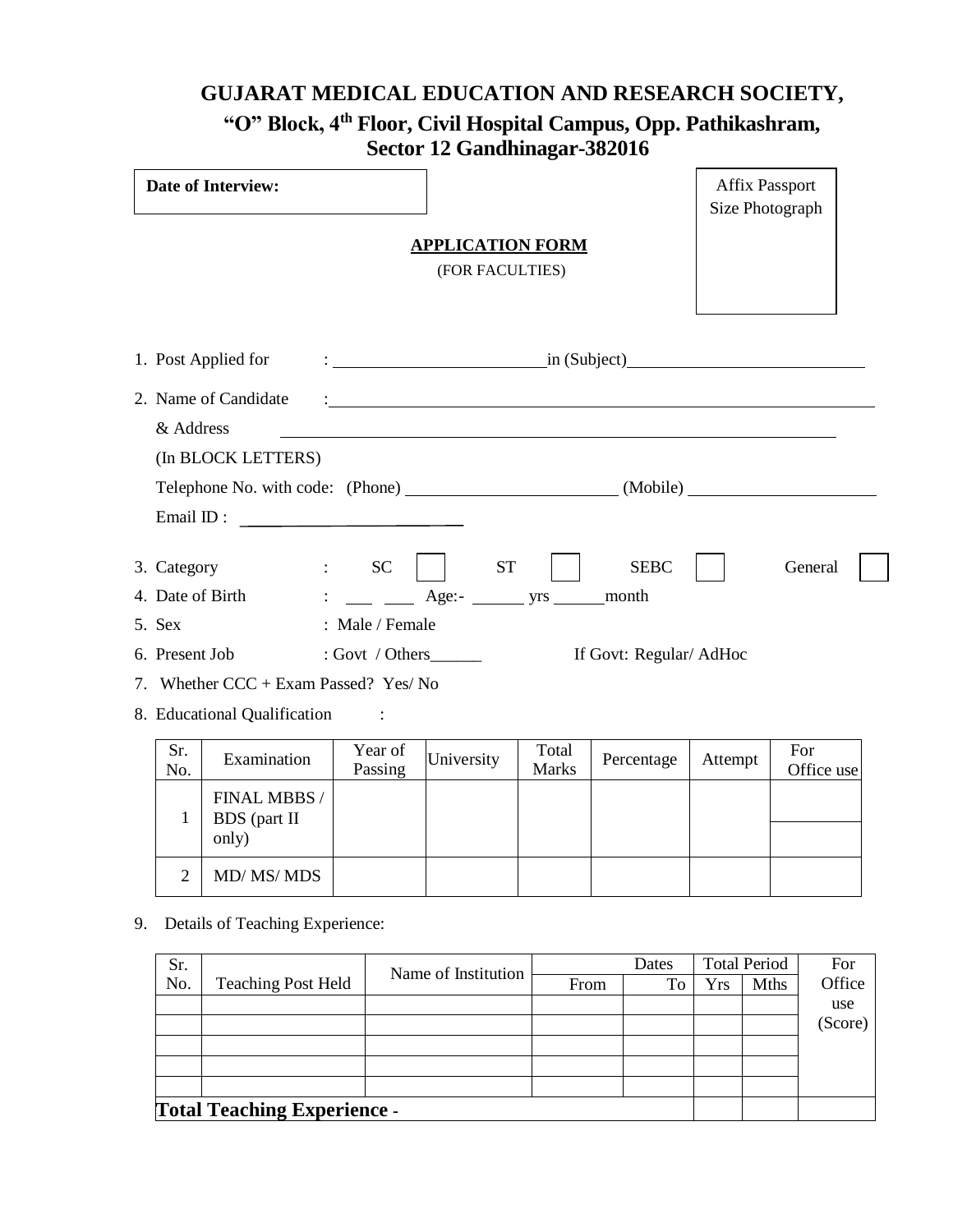10. Details of Research Publications:

| State/<br>National /<br><b>International</b><br><b>Journal</b> | No. of<br>Paper<br><b>Published</b> | <b>Year of</b><br><b>Publication</b> | Name of<br><b>Journal</b> | Whether<br>Journal is<br><b>Indexed</b><br>(Yes/No) | Name of<br><b>Article</b><br>attach list<br>separately) | For<br><b>Office</b><br>use<br>(Score |
|----------------------------------------------------------------|-------------------------------------|--------------------------------------|---------------------------|-----------------------------------------------------|---------------------------------------------------------|---------------------------------------|
|                                                                |                                     |                                      |                           |                                                     |                                                         |                                       |
|                                                                |                                     |                                      |                           |                                                     |                                                         |                                       |
|                                                                |                                     |                                      |                           |                                                     |                                                         |                                       |
|                                                                |                                     |                                      |                           |                                                     |                                                         |                                       |
|                                                                |                                     |                                      |                           |                                                     |                                                         |                                       |

11. Details of Medical /Dental Council Registration:

| Registration No. U.G.                     | P.G. |
|-------------------------------------------|------|
| Date of Registration: U.G.                | P.G. |
| Name of Council: U.G.                     | P.G. |
| 12. Name of two referees. (With Phone No) |      |

13. Check List of Enclosures (attested photocopies- in following order)

| Attested photocopies in       | please           | <b>Attested photocopies in</b>       | please           |
|-------------------------------|------------------|--------------------------------------|------------------|
| following order               | tick $(\forall)$ | following order                      | tick $(\forall)$ |
| (1) FINAL MBBS/BDS<br>Mark    |                  | (7) Degree Certificate               |                  |
| Sheet.                        |                  |                                      |                  |
| (2) FINAL MBBS / BDS Attempt  |                  | (8) Teaching Exp. Certificate        |                  |
| Certificate.                  |                  |                                      |                  |
| (3) P.G. MARK SHEET           |                  | (9) Caste Certificate (applicable    |                  |
|                               |                  | only to domicile of Gujarat)         |                  |
| (4) P.G. Attempt Certificate. |                  | (10) Non Creamy Layer Certificate    |                  |
|                               |                  | (For SEBC Candidate)                 |                  |
|                               |                  | applicable only to domicile of       |                  |
|                               |                  | Gujarat)                             |                  |
| $(5)$ MBBS/BDS; GMC/GDC       |                  | (11) Birth Date Certificate: School- |                  |
| Registration Certificate.     |                  | Leaving                              |                  |
| (6) MS/MD/MDS-GMC/GDC         |                  | (12) Research Publication (Both)     |                  |
| Registration Certificate.     |                  | original and photocopy) with a       |                  |
|                               |                  | proof of Indexation.                 |                  |
|                               |                  |                                      |                  |
|                               |                  |                                      |                  |

# **Undertaking**

I declare that information stated above are true to the best of my knowledge. If above

Information is found to be false; I am bound to obey the decision of selection committee.

Place :

Date :  $\qquad \qquad -$  **Signature of Applicant**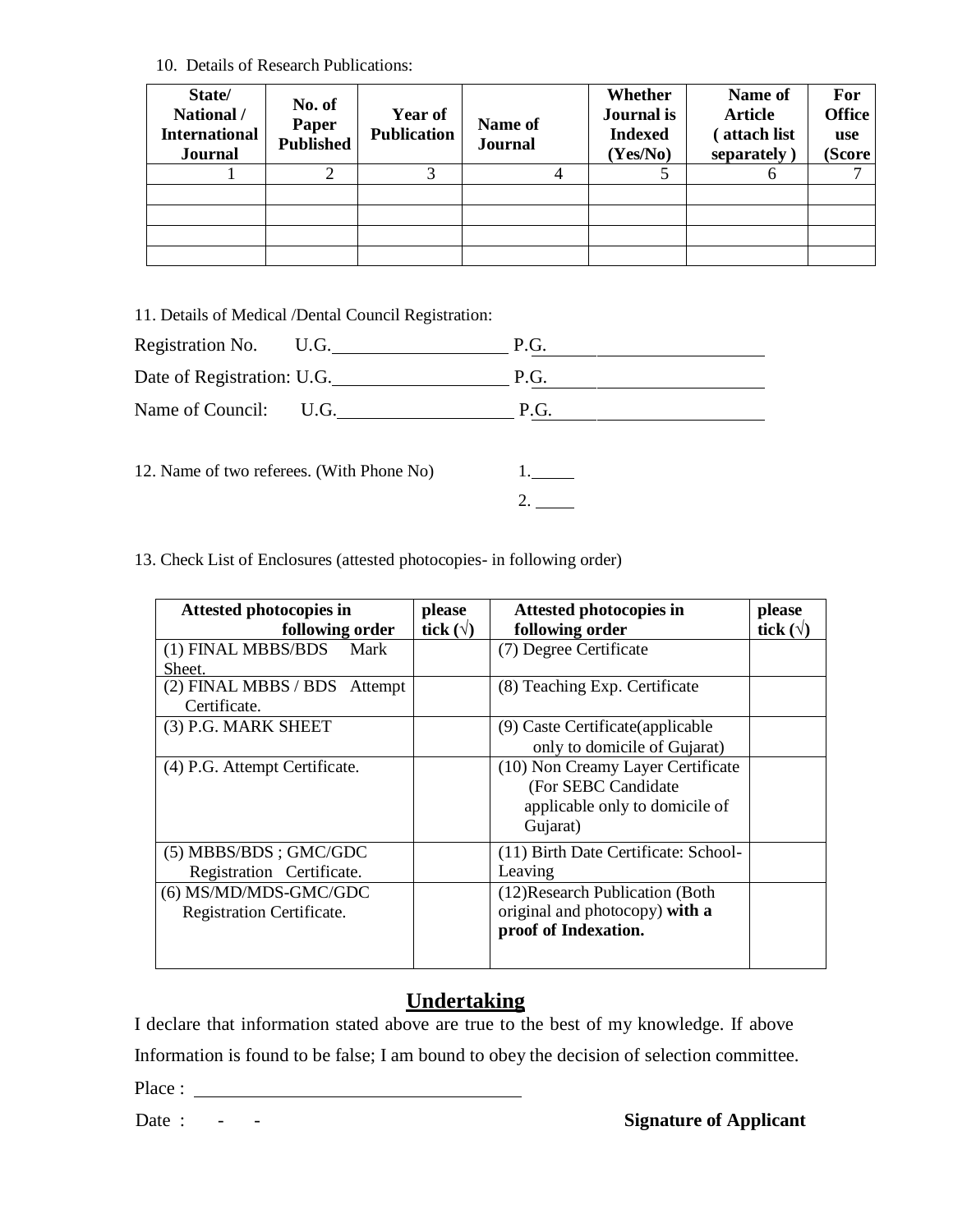|              | <b>GMERS : Faculty Vacancy</b> |                  |                     |  |  |
|--------------|--------------------------------|------------------|---------------------|--|--|
|              |                                | <b>PROFESSOR</b> |                     |  |  |
|              |                                | Vacancy          | <b>Reservation</b>  |  |  |
| $\mathbf{1}$ | Anatomy                        | $\overline{2}$   | Gen-1, SEBC-1       |  |  |
| $\mathbf{2}$ | Physiology                     | $\mathbf{1}$     | ST* or SEBC         |  |  |
| 3            | <b>Biochemistry</b>            | 3                | ST-1, SEBC-2        |  |  |
| 4            | Pathology                      | 3                | SEBC-2, Gen-1       |  |  |
| 5            | Microbiology                   | $\overline{2}$   | SEBC-1, ST-1        |  |  |
| 6            | Pharmacology                   | 3                | Gen-1, ST-1, SEBC-1 |  |  |
| 7            | <b>Forensic Medicine</b>       | $\overline{2}$   | SEBC-1, ST-1        |  |  |
| 8            | <b>Comm Med</b>                | 3                | Gen-1, ST-1, SEBC-1 |  |  |
| 9            | <b>Medicine</b>                | 5                | Gen-3, ST-1, SEBC-1 |  |  |
| 10           | TB & Chest                     | $\overline{2}$   | Gen-1, SEBC-1       |  |  |
| 11           | Skin & VD                      | $\mathbf{1}$     | Gen-1               |  |  |
| 12           | <b>Psychiatry</b>              | $\mathbf{1}$     | Gen-1               |  |  |
| 13           | <b>Pediatrics</b>              | 5                | Gen-2, ST-1, SEBC-2 |  |  |
| 14           | <b>Surgery</b>                 | 4                | Gen-1, SEBC-2, ST-1 |  |  |
| 15           | <b>Orthopedics</b>             | 6                | Gen-3, SEBC-2, ST-1 |  |  |
| 16           | Ophthalmology                  | 4                | Gen-2, SEBC-1, ST-1 |  |  |
| 17           | <b>ENT</b>                     | $\mathbf{1}$     | Gen-1               |  |  |
| 18           | ObstGyn                        | 5                | Gen-3, ST-1, SEBC-1 |  |  |
| 19           | Anesthesia                     | 5                | Gen-3, SEBC-2       |  |  |
| 20           | Radiology                      | 4                | Gen-2, SEBC-1, ST-1 |  |  |
| 21           | <b>Dentistry</b>               | 6                | Gen-4, SEBC-1, ST-1 |  |  |
|              | <b>TOTAL</b>                   | 68               | *Preference         |  |  |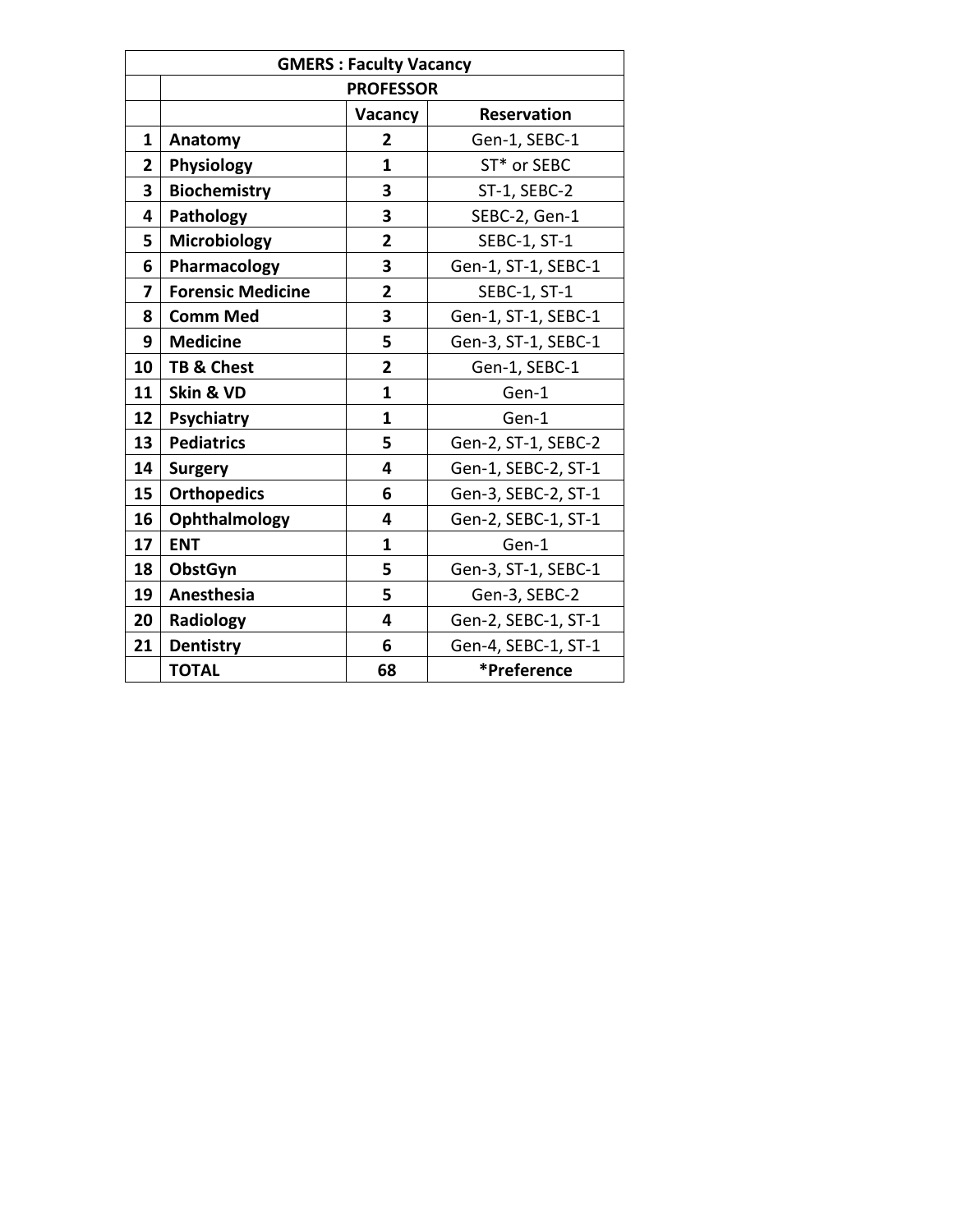|                | <b>GMERS: Faculty Vacancy</b> |                |                            |  |
|----------------|-------------------------------|----------------|----------------------------|--|
|                |                               |                | <b>ASSOCIATE PROFESSOR</b> |  |
|                |                               | Vacancy        | <b>Reservation</b>         |  |
| $\mathbf{1}$   | Anatomy                       | 0              |                            |  |
| $\overline{2}$ | Physiology                    | 1              | ST* or SEBC                |  |
| 3              | <b>Biochemistry</b>           | $\mathbf{1}$   | <b>ST</b>                  |  |
| 4              | Pathology                     | 11             | Gen-5, SEBC-4, ST-2        |  |
| 5              | Microbiology                  | 1              | SEBC-1                     |  |
| 6              | Pharmacology                  | $\mathbf{1}$   | SEBC-1                     |  |
| 7              | <b>Forensic Medicine</b>      | $\mathbf{1}$   | Gen-1                      |  |
| 8              | <b>Comm Med</b>               | 3              | Gen-1, SEBC-2              |  |
| 9              | <b>Medicine</b>               | 16             | Gen-5, SEBC-7, ST-3, SC-1  |  |
| 10             | <b>TB &amp; Chest</b>         | $\overline{2}$ | Gen-2                      |  |
| 11             | Skin & VD                     | 5              | Gen-2, SEBC-2, ST-1        |  |
| 12             | Psychiatry                    | 3              | Gen-1, SEBC-1, ST-1        |  |
| 13             | <b>Pediatrics</b>             | 10             | Gen-1, SEBC-5, ST-3, SC-1  |  |
| 14             | <b>Surgery</b>                | 7              | Gen-3, SEBC-2, ST-2        |  |
| 15             | <b>Orthopedics</b>            | 11             | Gen-4, SEBC-4, ST-2, SC-1  |  |
| 16             | Ophthalmology                 | 3              | Gen-1, SEBC-2              |  |
| 17             | <b>ENT</b>                    | 4              | Gen-2, SEBC-1, ST-1        |  |
| 18             | ObstGyn                       | $\overline{7}$ | SEBC-4, ST-2, SC-1         |  |
| 19             | Anesthesia                    | 13             | Gen-5, SEBC-5, ST-3        |  |
| 20             | Radiology                     | 8              | Gen-5, SEBC-2, ST-1        |  |
| 21             | <b>Dentistry</b>              | 5              | Gen-2, SEBC-2, ST-1        |  |
|                | <b>TOTAL</b>                  | 113            | *Preference                |  |